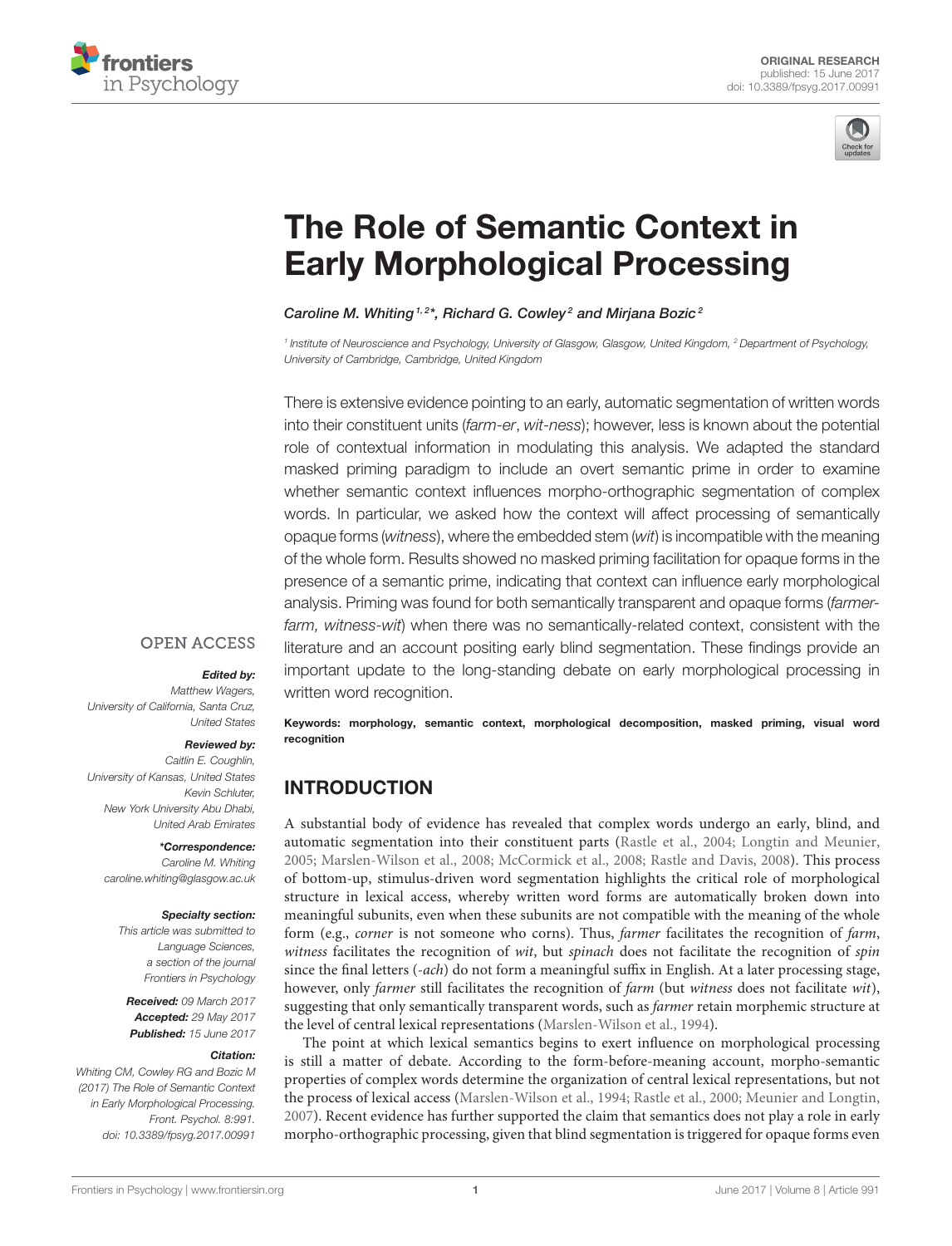when the suffix conveys no regular meaning (e.g., -er in ponder; [Beyersmann et al., 2016\)](#page-9-8). Only later stages of word recognition are argued to be semantically driven, when the meaning of the whole form is accessible, and makes the interpretation of witness as containing a stem wit and suffix -ness invalid. This is supported by evidence from paradigms in which the prime is consciously perceived, such as cross-modal priming (Meunier and Longtin, [2007\)](#page-9-7), where only semantically transparent forms (farmer) significantly facilitate the processing of their constituent stem (farm). An alternative account argues that semantic information is accessed early during morphological processing, in parallel with orthographic information [\(Diependaele et al.,](#page-9-9) [2005;](#page-9-9) [Feldman et al., 2009,](#page-9-10) [2015\)](#page-9-11). In this account, masked priming effects are argued to show a graded effect depending on the strength of the relationship between stem and whole-form meaning—hence, larger effects for transparent forms and weaker effects for opaque form.

Here we approach the issue of semantic influences on morphological processing from a different perspective, asking about the role of semantic context in early morpho-orthographic segmentation. Can this bottom-up, stimulus-driven process of segmenting potential stems and suffixes be modulated by contextual constraints? The majority of evidence for morphoorthographic segmentation has come from studies of words in isolation (farmer priming farm), and may therefore to some extent reflect this specific experimental setup. We investigated the effects of context to test how language processing takes place in an environment which is closer to reading in real life, where words are embedded into a wider semantic setting.

Extensive neuroimaging evidence has demonstrated topdown modulation of early processing in domains, such as speech perception [\(Davis and Johnsrude, 2007\)](#page-9-12) and low-level visual processing [\(Gazzaley et al., 2005;](#page-9-13) [Rauss et al., 2011\)](#page-9-14). Furthermore, language comprehension and production models have long posited interactivity [\(McClelland and Rumelhart,](#page-9-15) [1981\)](#page-9-15), suggesting a key role for contextual information and prior knowledge on bottom-up processes. Given the strong claims concerning blind, data-driven analysis of morphoorthographic structure, it is therefore important to consider whether this bottom-up process could be constrained by contextual information.

The existing morphological processing literature offers limited evidence. One recent eye-tracking study [\(Amenta et al., 2015\)](#page-9-16) used a property specific to Italian to examine how sentential context interacts with morpho-orthographic segmentation. In this study, derived Italian words were embedded in sentences that altered word meaning toward either a transparent or opaque interpretation. The authors report stem frequency effects for both transparent and opaque meanings on first fixation duration, a measure of early processing. This suggests that all forms are initially segmented regardless of the context. However, the effect on first fixation duration was facilitatory for transparent meanings and inhibitory for opaque meanings, indicating that semantic information for the stem and suffix is available, and results in an incongruent interpretation for opaque forms.

The effect of sentence context on morphological processing has also been investigated in a cross-modal priming study of German particle verbs [\(Zwitserlood et al., 2005\)](#page-9-17). These results demonstrated differing priming effects for semantically transparent (e.g., meebrengen, bring along—related to the stem brengen, bring) and semantically opaque verbs (e.g., ombrengen, exterminate—unrelated to the embedded stem brengen) when primed by the meaning of the stem (brengen). Transparent forms showed priming but opaque forms did not, which was interpreted as evidence for separable representations for opaque forms and their constituent stems at the conceptual level. However, it is not clear whether early stages of morphological processing were modulated by the context—before the relationship between the prime and target was consciously processed—which was not directly investigated in this study.

Our goal in this study was to incorporate a semantic context within the masked priming paradigm, to assess if there is an interaction between the context and the analysis of morphoorthographic structure. In a standard masked priming study, morpho-orthographic segmentation of the prime is indexed by the facilitation of target word recognition (as compared to an unrelated control). When presented in isolation as masked primes, both semantically transparent and opaque forms (farmer, witness) are segmented, resulting in facilitated recognition for the stem targets [\(Rastle et al., 2004;](#page-9-0) [Marslen-Wilson et al., 2008;](#page-9-2) [McCormick et al., 2008\)](#page-9-3). The critical aspect of our design is the inclusion of a visible prime that preceded the masked prime, which can provide information about the whole-form meaning of the masked prime: e.g., a masked prime witness preceded by a fully visible word jury (see **[Table 1](#page-1-0)**). We then manipulated how the visible prime was related to the masked prime. A visible prime that is semantically unrelated to the masked prime (e.g., tulip–witness–wit) is not expected to interfere with the morpho-orthographic segmentation of the masked prime. As such, any resultant facilitation of the target would be due to the

<span id="page-1-0"></span>**TABLE 1** | Example experimental stimuli in the three prime contexts and three conditions

|         |                 | <b>Condition</b> |                    |             |            |            |            |            |                  |             |
|---------|-----------------|------------------|--------------------|-------------|------------|------------|------------|------------|------------------|-------------|
|         |                 |                  | <b>Transparent</b> |             |            | Opaque     |            |            | <b>Stem Only</b> |             |
|         |                 | Sem. prime       | <b>Mask prime</b>  | Target      | Sem. prime | Mask prime | Target     | Sem. prime | Mask prime       | Target      |
|         | +Semantic +Mask | crop             | farmer             | <b>FARM</b> | jury       | witness    | <b>WIT</b> | lettuce    | spinach          | <b>SPIN</b> |
| Context | -Semantic +Mask | smooth           | farmer             | <b>FARM</b> | tulip      | witness    | <b>WIT</b> | wool       | spinach          | <b>SPIN</b> |
|         | Control         | smooth           | mixer              | <b>FARM</b> | tulip      | jetty      | <b>WIT</b> | <b>WOO</b> | monkey           | <b>SPIN</b> |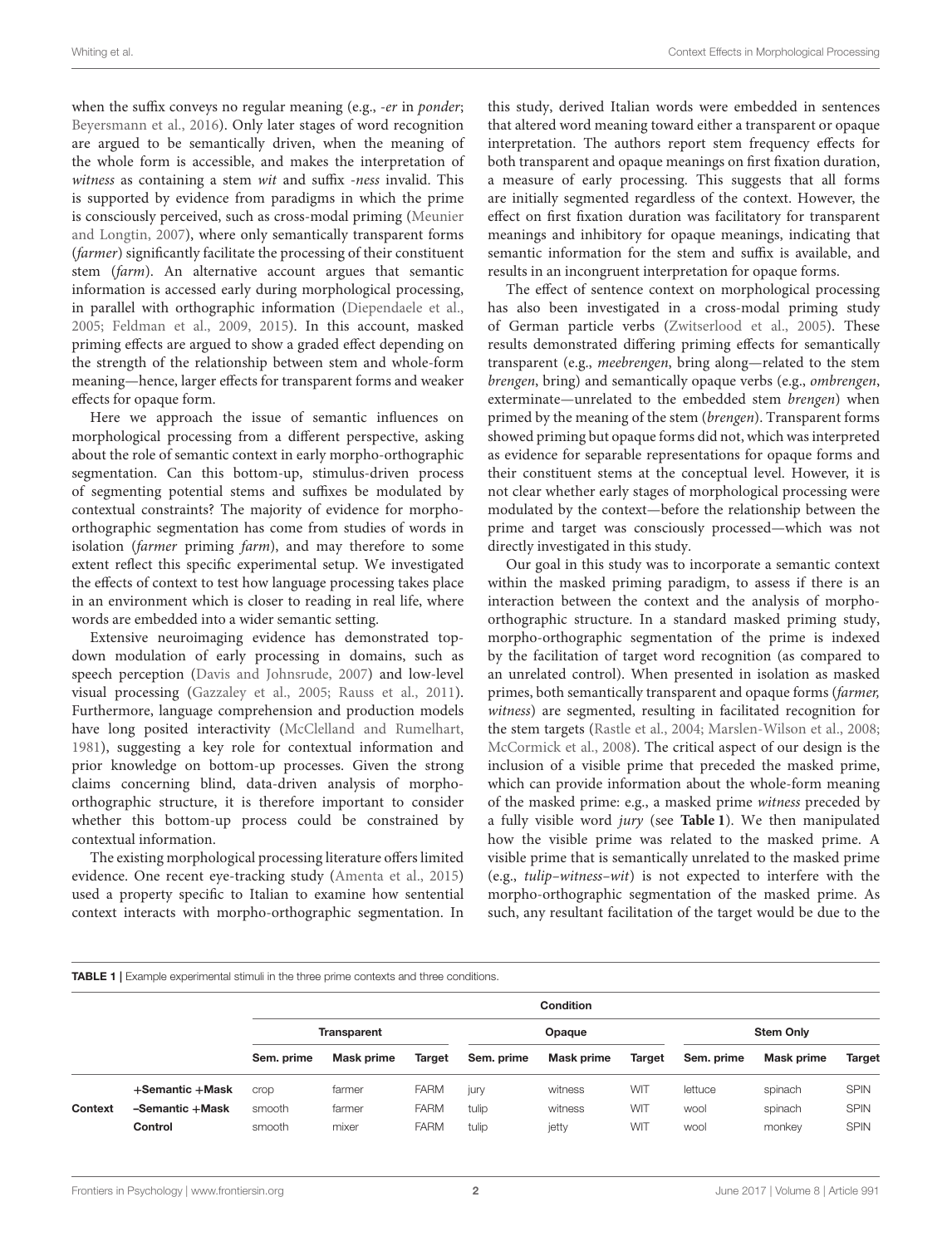relationship between the masked prime and target (witness–wit). This context allows us to compare the current results with the existing literature on morpho-orthographic segmentation.

The primary focus of interest, however, was the context where the visible prime was semantically related to the masked prime. For semantically transparent words like farmer, a preceding visible prime like crop is consistent with both the wholeform meaning of the word farmer and its morphological constituents. However, for semantically opaque forms, such as witness preceded by a semantically related word jury, the meaning of the stem wit is incompatible with the semantic context of jury. Based on a form-before-meaning account [\(Rastle et al.,](#page-9-0) [2004;](#page-9-0) [Crepaldi et al., 2010\)](#page-9-18), all words containing a stem and a suffix are segmented in a bottom-up manner; thus, farmer will prime farm and witness will prime wit. However, given a semantic context that biases the interpretation toward the whole-form meaning (witness  $\rightarrow$  jury/crime/court, etc.), it is unclear whether witness will still be segmented based on a top-down modulation of bottom-up processing.

There are two possible outcomes here: blind morphoorthographic segmentation could take place regardless of the context—purely based on the bottom-up input—thus both farmer and witness will prime their respective stems even when the semantic context is incongruent with the semantically opaque stem (wit). Alternatively, the context could interact with bottomup, form-based processing, resulting in a reduced or absent masked priming effect for semantically opaque forms (witnesswit), but still showing priming for semantically transparent forms (farmer-farm). This second prediction is not necessarily inconsistent with a form-before-meaning account, but it would require a re-interpretation of previous results by allowing for contextual modulations on morphological processing when words are not processed in isolation.

In summary, the present study included three conditions and three prime contexts in a modified masked priming design, where an overt semantic prime was followed by a masked prime and a target. The three conditions were: (1) semantically transparent forms (farmer-farm), (2) semantically opaque forms (witness-wit), and (3) stem-only forms (spinach-spin). They were presented in three prime contexts: (1) with an overt prime semantically related to the masked prime (+Semantic +Mask; e.g., jury-witness-wit); (2) with an overt prime semantically unrelated to the masked prime  $(-\text{Semantic +Mask}; e.g., tulip$ witness-wit); and (3) a baseline control context, where neither the overt nor the masked prime was related to the target (Control; e.g., tulip-jetty-wit). This final baseline context is not expected to trigger any facilitation of the processing of the target word, thus serving as an overall control.

In the context where the masked prime is preceded by a semantically unrelated prime (Context 2; -Semantic +Mask; e.g., tulip-witness-wit), we expect to see priming in the transparent and opaque conditions but not in the stem-only condition, consistent with the previous literature (e.g., [Rastle et al.,](#page-9-0) [2004\)](#page-9-0). The critical context is Context 1, where the masked prime is preceded by a semantically related word (+Semantic +Mask). Here, the primary focus is on the semantically opaque condition (e.g., jury-witness-wit), with the key question being whether opaque forms like witness will still undergo morphoorthographic segmentation into  $wit + -ness$  (and therefore facilitate the recognition of the target wit) when the segmented meaning is inconsistent with the context. If witness no longer primes wit in the context of a semantically related prime jury, this would suggest that external semantic variables can influence early morphological processing.

Finally, the current design included an additional control condition to test for the direct effects of semantic context on the target. This is because the semantic prime is related in meaning to both the masked prime and the target for semantically transparent forms in Context 1 (+Semantic +Mask; e.g., cropfarmer-farm); thus, both primes may play a role in facilitating recognition of the target. To disentangle the contribution of the two primes, this control condition included word triplets in which only the semantic prime was related to the target (+Semantic –Mask; e.g., crow-paler-hawk). If the semantically transparent condition with two related primes (+Semantic +Mask; e.g., crop-farmer-farm) shows faster recognition times compared to the +Semantic –Mask control context, this will further confirm that the masked prime is modulating processing of the target, and that our paradigm is indeed tapping into the intended early stages of visual word recognition.

## METHODS

## Materials and Design

We included three experimental conditions that co-varied the presence/absence of a potential suffix, as well as the relationship between the stem and suffix. These included: (1) semantically transparent forms (e.g., farmer), which contain both a stem and suffix (farm  $+$  -er), and where the meaning of the stem is related to the meaning of the whole form; (2) semantically opaque forms (e.g., witness), which contain both a stem and suffix (wit + -ness), but the meaning of the stem (wit) is unrelated to the meaning of the whole form; and (3) stem-only forms (e.g., spinach), where there is an embedded stem (spin) but the remaining letters (-ach) do not form a potential suffix in English. In all conditions, the embedded stem appeared as the target for lexical decision and the whole form appeared as the masked prime.

To create different priming contexts, a further prime was included which was presented overtly prior to the masked prime. This overt prime was either semantically related or unrelated to the meaning of the masked prime, as measured by Latent Semantic Analysis [\(http://lsa.colorado.edu/\)](http://lsa.colorado.edu/). To create these contexts, we used the LSA Near Neighbors function to pair each masked prime in the three conditions (farmer, witness, spinach) with a semantically related form that did not overlap in the first letter (in order to remove any potential priming effects due to orthographic overlap) and was not morphologically complex. These sets of semantic prime-masked prime-target triplets (e.g., crop-farmer-FARM) formed the +Semantic +Mask prime context. Secondly, to form the –Semantic +Mask prime context (e.g., smooth-farmer-FARM), where the masked prime is still related to the target but the semantic and the masked primes are unrelated, the semantic primes were randomized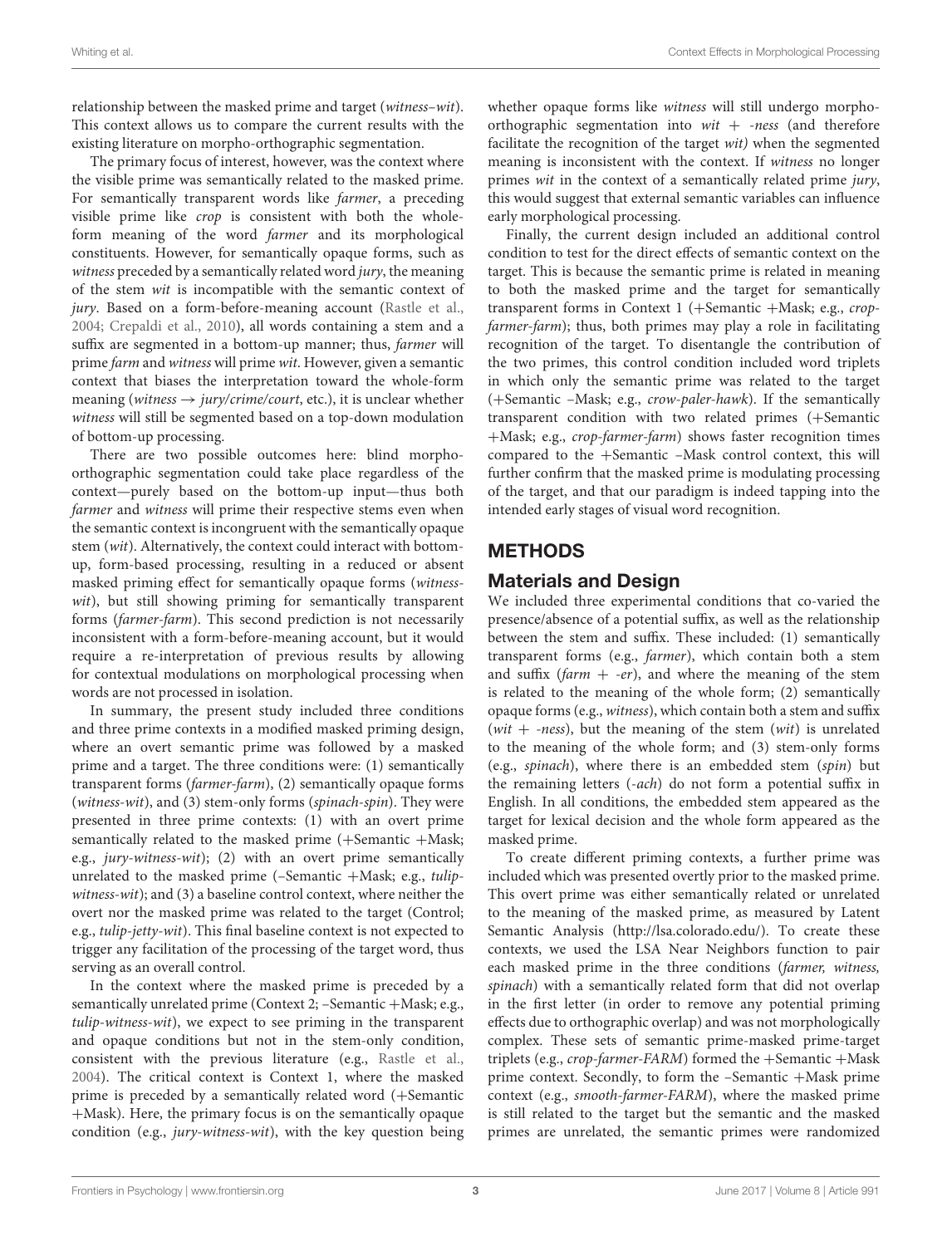within condition and paired with an unrelated masked prime. Finally, the masked primes were randomized within condition and paired with an unrelated target to create the Control prime context (e.g., smooth-mixer-FARM). Thus, every target appeared in three contexts: (1) with the overt prime related to the masked prime, and the masked prime related to the target; (2) with the overt prime unrelated to the masked prime and the masked prime related to the target; and (3) with both overt and masked primes semantically unrelated to the target (see **[Table 1](#page-1-0)** for the full set of conditions and prime contexts).

A total of 30 items were selected for each condition (transparent, opaque, and stem only), and conditions were matched on target length, wordform frequency, neighborhood (N) size and bigram frequency; masked prime length, wordform frequency and % orthographic overlap between target and masked prime; and semantic prime length, wordform frequency, neighborhood size, bigram frequency, and semantic relatedness (Latent Semantic Analysis) between the masked prime and semantic prime (all  $ps > 0.1$  in a one-way ANOVA across conditions; see **[Table 2](#page-3-0)**). Wordform frequency measures were taken from the CELEX database [\(Baayen et al., 1995\)](#page-9-19), and bigram frequency and N size measures were taken from the MCWord database [\(Medler and Binder, 2005\)](#page-9-20). Stimuli are contained in **[Table A1](#page-10-0)**.

A further set of 30 word targets were paired with a related semantic prime and an unrelated masked prime to create a +Semantic –Mask condition (e.g., hawk-paler-CROW). This condition served two purposes: firstly, to investigate the priming effect due solely to the relationship between the semantic prime and the target, which are both overt. As discussed earlier, this is relevant because the transparent condition in the +Semantic +Mask prime context contains a semantic prime (crop) that is related to both the masked prime (farmer) and the target (farm), and it is not possible to determine straightforwardly whether any priming effect is simply due to the influence of the semantic prime, and not the masked prime. Secondly, this allowed us to balance out the stimuli set such that the number of trials where the overt prime and target are related was 1/3 of all word trials. Previous evidence has demonstrated that the proportion of semantically related trials can affect the size of the priming effect [\(Neely et al., 1989;](#page-9-21) [Hutchison et al., 2001\)](#page-9-22). Thus, we wanted to ensure that the number of semantic primes was large enough to produce a robust semantic priming effect. All items in the +Semantic –Mask condition were matched to the remaining test items on length, frequency, N size, and bigram frequency of the target; length and frequency of the masked prime; % orthographic overlap between masked prime and target, and length and frequency of the semantic prime (all  $ps > 0.1$ ). The +Semantic –Mask stimuli are contained in **[Table A2](#page-11-0)**.

A set of 120 pseudowords were created using the ARC Nonword Database [\(Rastle et al., 2002\)](#page-9-23) that were orthographically and phonologically legal sequences and matched to the real word targets based on length, neighborhood size and bigram frequency. Each pseudoword target was then randomly assigned two word primes (e.g., hollow-traced-SWAUK), to generate a triplet similar to the experimental sets but ending in a pseudoword target. This allowed us to have an equal number of word and non-word responses for the lexical decision task,

<span id="page-3-0"></span>

|                       |                                               |                    |         | <b>Condition</b> |                            |
|-----------------------|-----------------------------------------------|--------------------|---------|------------------|----------------------------|
|                       |                                               | <b>Transparent</b> | Opaque  | <b>Stem Only</b> | <b>Semantic Prime Only</b> |
| <b>Target</b>         | Length                                        | 4.23               | 4.00    | 4.03             | 4.40                       |
|                       | Frequency                                     | 41.26              | 26.67   | 21.07            | 36.25                      |
|                       | N size                                        | 8.03               | 9.90    | 8.57             | 8.2                        |
|                       | <b>Bigram Frequency</b>                       | 1113.76            | 1399.93 | 1167.53          | 1199.93                    |
|                       | Target/Masked Prime Relatedness (LSA)         | 0.48               | 0.09    | 0.05             | 0.10                       |
|                       | Target/Semantic Prime Relatedness (LSA)       | 0.42               | 0.11    | 0.05             | 0.56                       |
| <b>Masked Prime</b>   | Length                                        | 6.23               | 5.93    | 6.47             | 6.63                       |
|                       | Frequency                                     | 7.17               | 13.58   | 7.98             | 12.05                      |
|                       | N size                                        | 2.53               | 3.23    | 0.77             | 2.07                       |
|                       | <b>Bigram Frequency</b>                       | 1033.67            | 1137.16 | 608.37           | 1058.29                    |
|                       | Target/Masked Prime % Overlap                 | 0.69               | 0.68    | 0.63             | 0.69                       |
|                       | Masked Prime/Semantic Prime Relatedness (LSA) | 0.48               | 0.49    | 0.54             | 0.11                       |
| <b>Semantic Prime</b> | Length                                        | 5.47               | 5.07    | 4.90             | 4.73                       |
|                       | Frequency                                     | 41.5               | 67.67   | 56.65            | 47.06                      |
|                       | N size                                        | 4.63               | 6.07    | 4.43             | 5.87                       |
|                       | <b>Bigram Frequency</b>                       | 1076.79            | 1868.01 | 1755.04          | 1430.91                    |

Far right-hand column indicates semantic prime only condition (+*Semantic -Mask) included as an additional test for the target-semantic prime relationship. The transparent condition (crop-farmer-FARM) and the semantic prime only condition (crow-paler-HAWK) are the two instances where the target and semantic prime are related in meaning.*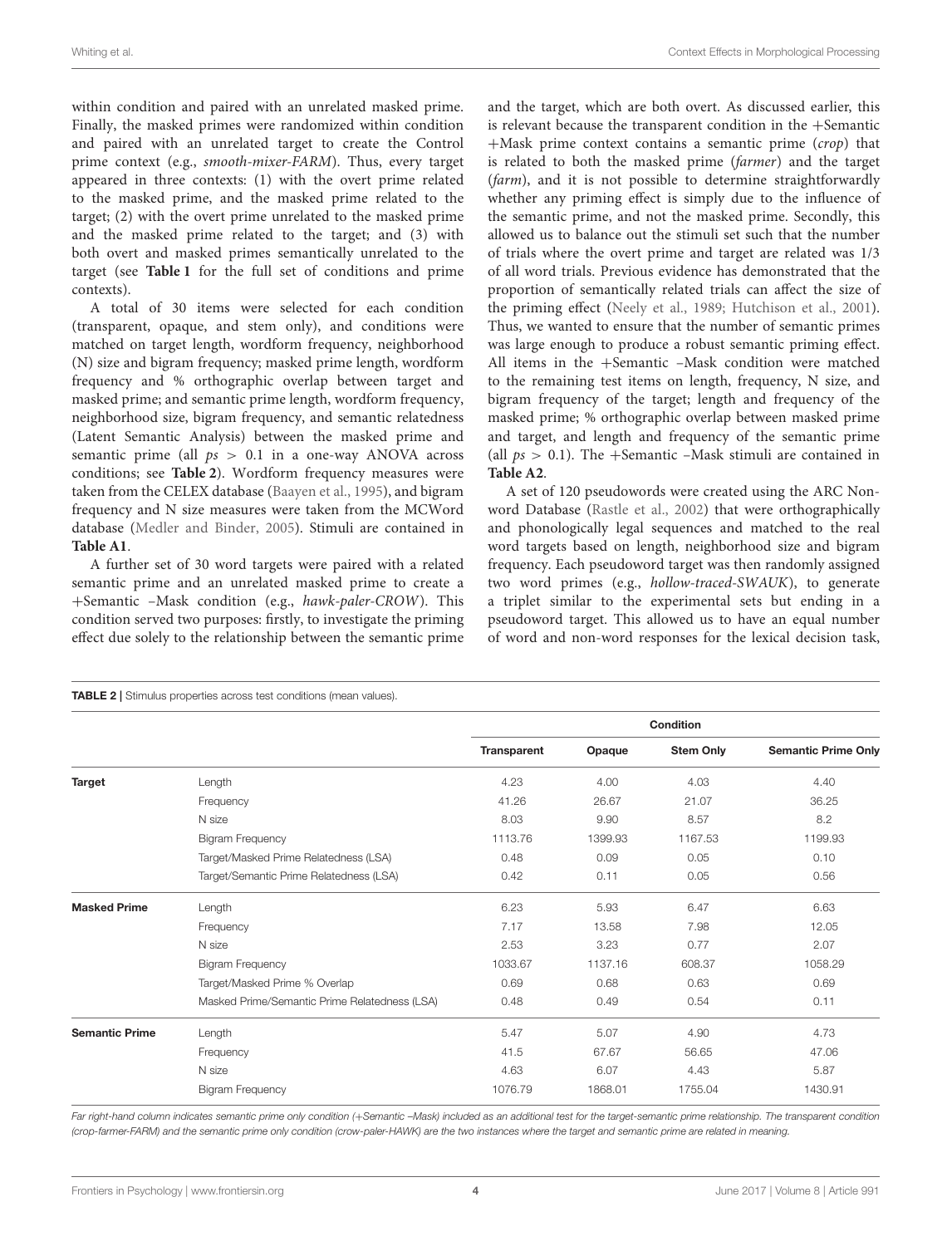and crucially, the non-word trials were not predictable from the primes.

The nine semantic prime-masked prime-target sets (3 conditions  $\times$  3 prime contexts) were pseudo-randomized into 3 versions (10 sets from each condition in each version) such that each target appeared only once in each version. Each participant saw one version, ensuring there was no repetition of the targets. The +Semantic –Mask condition (hawk-paler-CROW) and the pseudowords (daze-busy-HIF) did not have repeating targets, and thus were presented to all participants. Each participant therefore saw a total of 240 trials.

### Procedure

Subjects were told that they would see a word followed by hash marks and a letter string in uppercase, and should decide as quickly and accurately as possible whether the uppercase string was a real word in English or not. They were not told about the existence of masked primes. A crosshair was displayed for 500 ms in the center of the screen followed by the semantic prime for 500 ms, a blank screen for 250 ms, the forward mask (hash marks) for 500 ms, a masked prime for 39 ms, and a target for 250 ms (see **[Figure 1](#page-4-0)**). Targets were in upper case and both semantic and masked primes were in lower case to avoid any visual overlap between prime and target. Participants received 20 trials as practice before the experiment began. Stimulus presentation and data recording were controlled by the E-Prime 2.0 software (Psychology Software Tools, Pittsburgh, PA). The experiment lasted approximately 15 min.

#### **Subjects**

A total of 77 subjects took part in the experiment (age range: 18– 27, mean: 21; 52 female). One subject was subsequently removed from the analyses as they were not a native speaker. All remaining subjects were right handed native British English speakers, with no reading or learning difficulties. Written informed consent was obtained from all participants, and they were paid for their participation.

## RESULTS

All errors (5.1% of trials) and all time-outs (defined as responses longer than 1,500 ms; 0.02% of trials) were removed. One item from the stem-only condition (heave) was excluded because of error rates over 50%.

## Reaction Time Analysis

The mean reaction time (RT) for word targets was 556 ms, and 632 ms for pseudowords. To analyse the data we used linear mixed-effect models [\(Baayen et al., 2008\)](#page-9-24) as implemented in the lme4 R package [\(Bates et al., 2015\)](#page-9-25), with subjects and items as crossed random effects. By-subject random slopes for prime context and condition were evaluated individually using likelihood ratio tests. Prime context contributed significantly to the model fit, but condition did not and was removed from the analysis.

The dependent variable was log-transformed reaction time, and the main predictors were prime context (3 levels: +Semantic +Mask, –Semantic +Mask, Control), condition (3 levels: transparent, opaque, stem only), and the interaction between prime context and condition. We also included version, target length, masked prime length, semantic prime length, % orthographic overlap between target and masked prime, target N size, and log-transformed wordform frequencies of target, masked prime, and semantic prime as predictors. We used the Satterthwaite approximation for degrees of freedom [\(Satterthwaite, 1946\)](#page-9-26) as implemented in the lmerTest R package [\(Kuznetsova et al., 2015\)](#page-9-27). To arrive at the best-fitting model, we used the step function in the lmerTest R package on the full model containing the three prime contexts, three conditions, and all fixed and random effects. Only the prime context, condition, version, and log-transformed target frequency, along with subjects and items, emerged as significant predictors, and are included in subsequent analyses reported below. Significant *p*-values are reported at  $p < 0.05$ .

In the overall 3 (prime context)  $\times$  3 (condition) analysis, there was a significant effect of prime context  $[F(2, 119) = 25.29, p <$ 0.0001], and a significant effect of condition  $[F_{(2, 77)} = 11.26,$  $p < 0.0001$ ]. The effect of version was not significant ( $F < 1$ ). The interaction between prime context and condition was significant  $[F_{(4, 6156)} = 6.70, p < 0.0001]$ , indicating that the context had a differing effect across the three conditions. Target frequency was also a significant predictor of RT  $[F_{(1, 77)} = 31.10, p < 0.0001]$ . There was no significant interaction between prime context, condition and version  $(F < 1)$ , therefore all following analyses will collapse across version.

<span id="page-4-0"></span>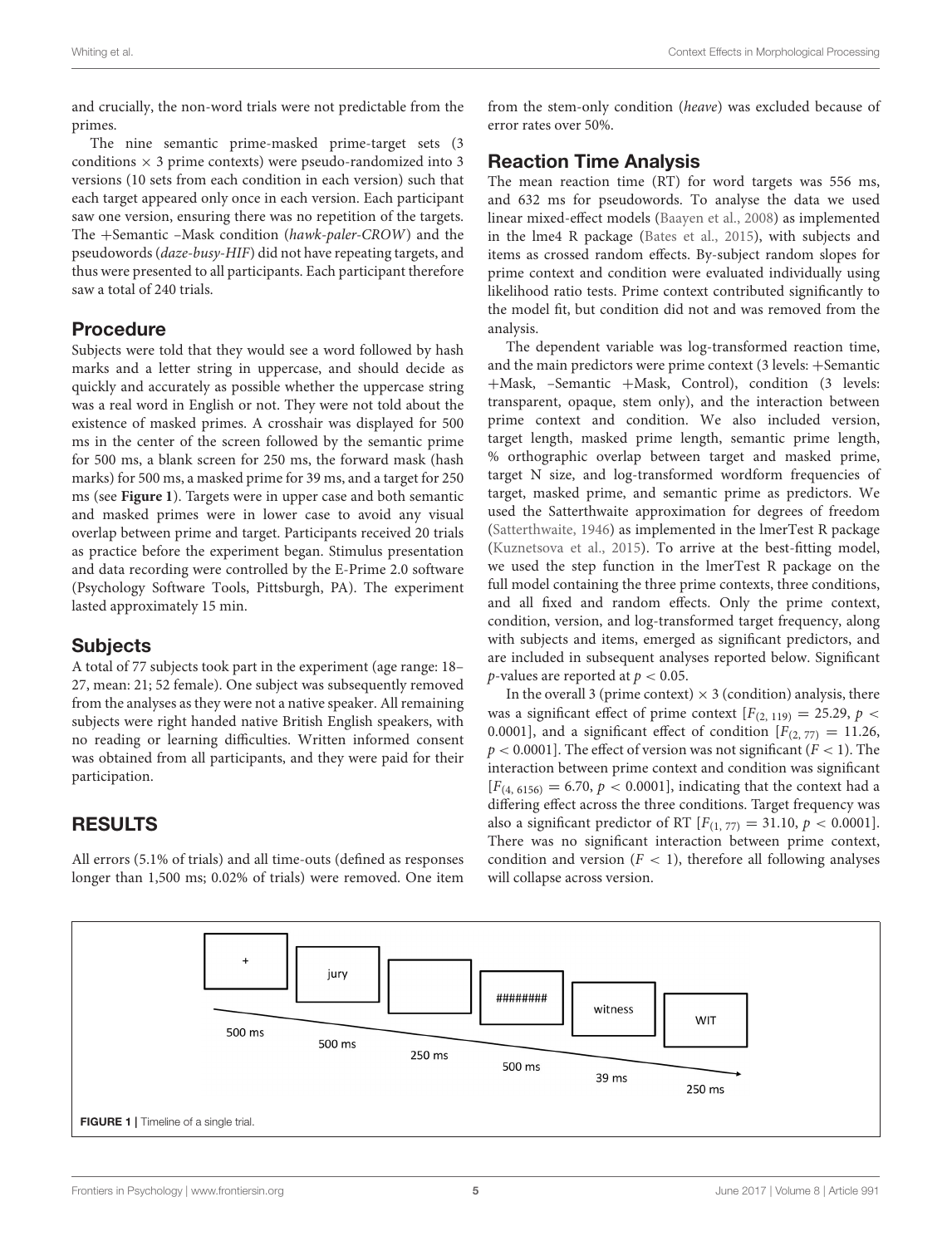Given the significant overall interaction between prime context and condition, we first performed a series of planned comparisons to examine how context affected priming across the three conditions (for full results see **[Figure 2](#page-5-0)** and **[Table 3](#page-5-1)**).

We began by examining masked priming effects across the three conditions in the  $-Semantic + Mask context$ , comparing it to the Control context. This was done to assess how our results relate to the literature on standard masked morphological priming [\(Rastle et al., 2004;](#page-9-0) [Longtin and Meunier, 2005;](#page-9-1) Marslen-Wilson et al., [2008\)](#page-9-2), which does not use semantic context to modulate the processing of the masked prime. Based on these previous studies, we predicted that the related masked prime should generate a priming effect for both transparent and opaque



forms (farmer-FARM; witness-WIT) as compared to the Control baseline, but not for the stem-only condition (spinach-SPIN). This resulted in a 2 (prime context)  $\times$  3 (condition) design, where the masked prime was either related or unrelated to the target—equivalent to previous masked priming studies.

Results showed a significant effect of prime context  $[F_{(1, 272)} = 48.70, p < 0.0001]$  reflecting significant facilitation due to the presence of a masked prime, and a significant effect of condition  $[F_{(2, 82)} = 7.43, p < 0.005]$ . The interaction between prime context and condition was significant  $[F_{(2, 4100)} = 6.58, p$ < 0.005], indicating that the masked priming effect varied across the three conditions. Specifically, we saw significant priming in the transparent ( $p < 0.0001$ ) and the opaque condition ( $p <$ 0.0005), but not in the stem only condition ( $p > 0.05$ ), consistent with the existing masked priming literature.

The next analysis tested priming effects across the three conditions in the +Semantic +Mask context, comparing it to the Control context, resulting in a 2 (prime context)  $\times$  3 (condition) design. Results showed a significant effect of prime context  $[F(1, 73) = 29.58, p < 0.0001]$ , a significant effect of condition  $[F<sub>(2, 81)</sub> = 5.89, p < 0.005]$ , and a significant prime context by condition interaction  $[F_{(2, 4015)} = 11.01, p < 0.0001]$ . In this context, significant priming emerged only in the transparent condition ( $p < 0.0001$ ). Neither opaque not the stem only condition showed significant priming (both  $ps > 0.05$ ).

The results presented so far suggest that context strongly affects priming in the morphologically related transparent and opaque conditions. To test this explicitly, the third set of planned comparisons involved a direct comparison of priming effects in the transparent and opaque conditions across the three contexts. This resulted in a 3 (prime context)  $\times$  2 (condition) design. Results showed a significant effect of prime context  $[F(2, 90) =$ 29.18,  $p < 0.0001$ ], a significant effect of condition  $[F_{(1, 54)} = 4.15,$  $p < 0.05$ ], and a significant interaction between prime context and condition  $[F_{(2, 4161)} = 8.65, p < 0.0005]$ .

To unpack this interaction, we examined the priming effects in the transparent and opaque conditions separately: firstly, for the masked prime only context (–Semantic +Mask vs. Control), and secondly, for the two prime context (+Semantic +Mask vs. Control) in a 2 (prime context)  $\times$  2 (condition) design. For the masked prime context, there was no significant interaction between prime context and condition  $[F(1, 2716) = 3.73, p >$ 

<span id="page-5-1"></span><span id="page-5-0"></span>TABLE 3 | Reactions times (RTs; mean and standard deviation) and error rates (%) for each condition in each context, and the overall priming effect compared to baseline (Control).

|                                           | <b>Condition</b>          |          |                      |          |                          |          |
|-------------------------------------------|---------------------------|----------|----------------------|----------|--------------------------|----------|
|                                           | Transparent (farmer-FARM) |          | Opaque (witness-WIT) |          | Stem Only (spinach-SPIN) |          |
|                                           | $RT$ ms $(s.d.)$          | Errors % | $RT$ ms $(s.d.)$     | Errors % | $RT$ ms (s.d.)           | Errors % |
| +Semantic +Mask                           | 519 (80)                  | 1.3      | 558 (83)             | 6.1      | 576 (85)                 | 6.6      |
| -Semantic +Mask                           | 521 (73)                  | 1.3      | 542 (76)             | 3.8      | 576 (84)                 | 6.8      |
| Control                                   | 554 (69)                  | 3.7      | 562 (70)             | 7.5      | 585 (72)                 | 9.1      |
| Priming effect in +Semantic +Mask context | $35***$                   |          | 4                    |          | 8                        |          |
| Priming effect in -Semantic +Mask context | $33***$                   |          | $20***$              |          | 8                        |          |

\*\*\**Indicates significant at p* < *0.001.*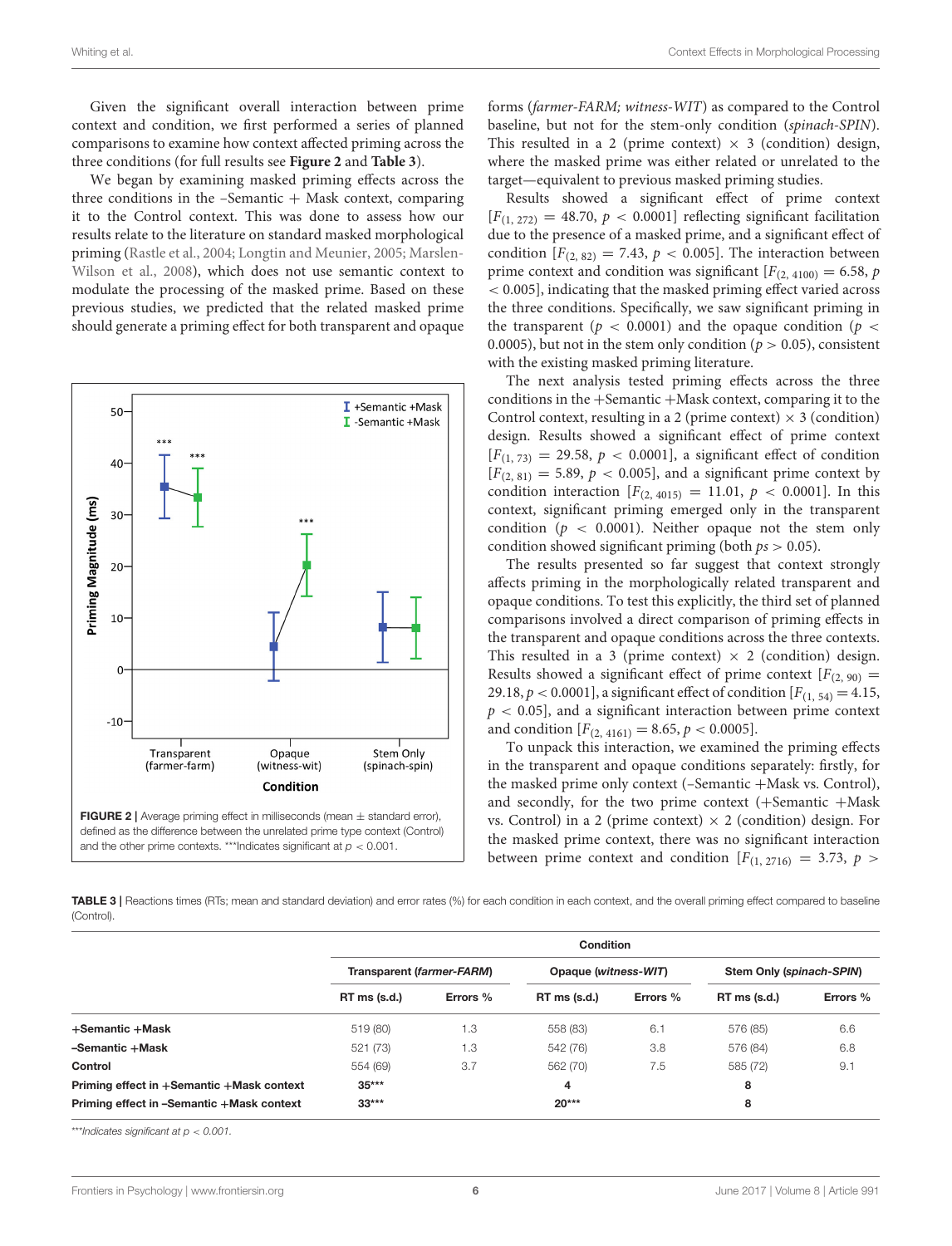0.05], suggesting that the masked priming effect did not differ between transparent and opaque forms. However, the interaction was significant for the +Semantic +Mask vs. Control context  $[F(1, 2761) = 16.74, p < 0.0001]$ , demonstrating that in the presence of a related semantic prime, transparent and opaque forms show differential priming effects.

Finally, we directly compared priming effects across contexts in each of the three conditions separately. For transparent forms (farmer), there was a significant effect of prime context  $[F_{(2, 127)} = 32.27, p < 0.0001]$ . The +Semantic +Mask context produced a significant priming effect compared to the Control baseline ( $p < 0.0001$ ). The presence of a related masked prime only (–Semantic +Mask context) also produced a significant priming effect compared to the Control baseline ( $p < 0.0001$ ). There was no significant difference between priming effects in the two primed contexts (+Semantic +Mask vs. –Semantic +Mask;  $p > 0.05$ ).

For opaque forms (witness), there was a significant effect of prime context  $[F_{(2, 141)} = 7.77, p < 0.001]$ . The presence of related semantic and masked primes (+Semantic +Mask context) did not produce a significant priming effect compared to the baseline Control context ( $p > 0.05$ ). However, the presence of a related masked prime (–Semantic +Mask context) produced a significant priming effect compared to the Control baseline (p  $<$  0.0005). Furthermore, there was a significant difference ( $p <$ 0.05) between the amount of priming in the context of two related primes (+Semantic +Mask) and masked prime only (–Semantic +Mask).

For stem only forms (spinach), there was no significant effect of prime context  $[F_{(2, 131)} = 2.01, p > 0.05]$ , indicating that RTs were not modulated by the presence of the different prime contexts.

The final RT analysis was the contrast of the two conditions where the overt semantic prime and target were related in meaning. This involved the transparent forms with two related primes (+Semantic +Mask; crop-farmer-FARM) and the semantic prime only condition (+Semantic –Mask; hawk-paler-CROW), which are the only conditions in the study where the semantic prime and the target are related. This contrast allows us to assess the amount of priming that may be due to the semantic relationship between the overt semantic prime and the target, regardless of the masked prime. Due to the fact that each participant saw 10 transparent items with two related primes (crop-farmer-FARM), but 30 items from the semantic prime only condition (hawk-paler-CROW) we randomly divided the semantic prime condition into three sets of 10 items in order to equalize the items in each condition. To ensure that this did not result in an uneven distribution of items across the three sets, we tested the transparent forms against all three sets of semantic prime items separately, as well as together. Mean RT, standard deviation, and error rate for the three lists are as follows: (1) RT  $= 558$  ms, std. dev.  $= 133$ , error  $= 7.8\%$ ; (2)  $RT = 553$  ms, std. dev. = 126, error = 4.7%; (3)  $RT = 570$  ms, std. dev. = 138, error  $= 8.4\%$ .

The transparent condition with two related primes (cropfarmer-FARM) showed significantly faster RTs compared to all three semantic prime lists [list 1:  $F_{(1, 33)} = 31.99$ ,  $p <$  0.0001; list 2:  $F_{(1, 33)} = 8.11, p < 0.01$ ; list 3:  $F_{(1, 36)} = 17.22$ ,  $p \sim 0.0005$ . Combining all three lists in one analysis, the transparent condition with two primes (crop-farmer-FARM) again showed significantly faster RTs compared to the semantic prime condition [hawk-paler-CROW;  $F_{(1, 71)} = 21.82$ ,  $p \le$ 0.0001], further suggesting that the presence of masked primes indeed drives the observed effects. Log-transformed target frequency was a significant predictor for two out of the three semantic lists  $[F_{(1, 36)} = 3.58, p > 0.05; F_{(1, 35)} = 12.96, p <$ 0.001;  $F_{(1, 35)} = 16.57$ ,  $p < 0.0005$ , respectively], as well as for the overall analysis using all items in the semantic prime condition  $[F_{(1, 55)} = 21.65, p < 0.0001].$ 

### Error Analysis

In the error analysis, we first examined the overall effects and the interactions as in the RT analysis, which included prime context (3 levels: +Semantic +Mask, –Semantic +Mask, Control) and condition (3 levels: transparent, opaque, stem only). For the errors, there was a significant effect of prime context  $[F_{(2, 233)}]$ 8.13,  $p < 0.0005$ , reflecting the higher number of errors in the Control (unprimed) context. There was, however, no significant effect of condition  $[F_{(2, 86)} = 1.53, p > 0.05]$ , and the interaction between prime context and condition was also not significant (F < 1). Following this lack of explanatory interactions, no further analyses of error data were done.

## **DISCUSSION**

In this study we aimed to test the possible interaction between top-down contextual information and bottom-up morphological analysis. Previous masked priming studies have demonstrated that words are automatically segmented into their constituent parts based on the presence of a stem and a suffix (Longtin and Meunier, [2005;](#page-9-1) [Marslen-Wilson et al., 2008;](#page-9-2) [McCormick et al.,](#page-9-3) [2008;](#page-9-3) [Rastle and Davis, 2008;](#page-9-4) [Beyersmann et al., 2016\)](#page-9-8). However, it is not known whether contextual information can modulate this data-driven segmentation and bias processing toward the whole-form meaning of a complex word.

To test this, we constructed an adapted masked priming design, where an overt semantic prime preceded the masked prime. Semantic priming is a robust effect showing faster and more accurate responses to a target if it is preceded by a semantically related word [\(Neely, 1991\)](#page-9-28), which can modulate target reading times even at short prime durations (Sereno and Rayner, [1992\)](#page-9-29). Here we focused on using the semantic prime to modulate processing of the masked prime rather than the target. By biasing the interpretation of the masked prime toward the whole-form meaning—the standard role of semantic context in natural language usage—we could assess if early morphological processing could be altered by previous contextual information. The key question was whether the presence of such a context would modulate the amount of morpho-orthographic priming between the masked prime and the target, particularly for semantically opaque pairs like witness-wit-in other words, would witness still prime the stem wit when they are preceded by the semantic context of jury?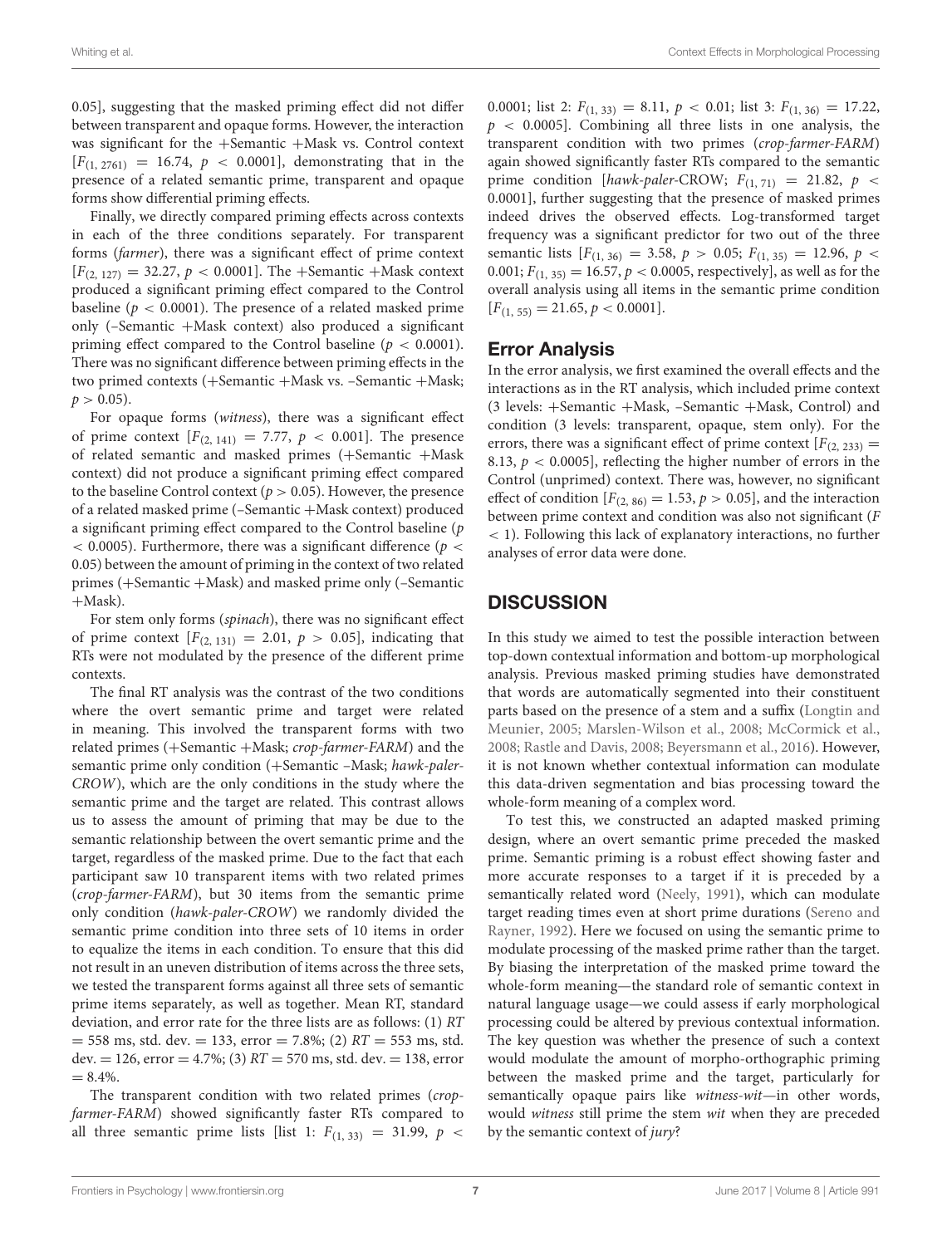To ground our results in the existing literature, we first established that complex words undergo an automatic morpho-orthographic segmentation when presented without an interfering context. To this end we tested priming effects in the context where the masked prime was related to the target but the semantic prime was unrelated to the masked prime (–Semantic +Mask), compared to the baseline (Control). Our results revealed a significant interaction between prime context and condition, showing that both semantically transparent and opaque words (farmer, witness) significantly primed their stems (farm, wit), but that stem-only forms, such as spinach did not prime their stems (spin). Crucially, there was no significant difference between the masked priming effect for transparent and opaque forms. This confirms that the presence of a potential stem and suffix is sufficient for decomposition when there is no informative context for the whole-form meaning, consistent with the existing masked priming literature.

The addition of a semantic context, where the semantic prime is related to the masked prime (+Semantic +Mask; crop-farmer-FARM, jury-witness-WIT), revealed a significant interaction between prime context and condition. Only semantically transparent forms (crop-farmer-FARM) showed significant priming in this context. Semantically opaque forms, on the other hand, did not show a priming effect when presented in the context of a semantically related overt prime (jury-witness-WIT), and the difference between the amount of priming for transparent and the opaque forms was also significant. This absence of priming for opaque forms suggests that morphoorthographic segmentation can be modulated by the external contextual environment. Stem-only forms (spinach-spin) did not show significant priming in any context, as predicted.

A set of further comparisons directly contrasted morphological priming effects across the three contexts. These data showed that there was no significant difference between the amount of priming for morphologically transparent forms in the context of two primes and a masked prime only (35 and 33 ms, respectively). In contrast, the amount of priming for morphologically opaque forms in the masked prime only context (–Semantic +Mask) was significantly different from that seen in the two prime context (+Semantic +Mask; 20 and 4 ms, respectively), further confirming that external contextual environment modulates morpho-orthographic segmentation for opaque words only.

With the use of this adapted masked priming design, it is important to consider the possible effect of the direct relationship between the overt semantic prime and the target, since both are fully visible. This is especially true in the context where the overt prime is semantically related to the masked prime (+Semantic +Mask), and the masked prime is a transparent form (farmer). In this context, the semantic prime (crop) is also related to the target meaning (farm). This is inherent to semantically transparent words: if the semantic prime is related to the masked prime then it will necessarily be related to the target. Therefore, we cannot rule out that the priming effect seen for the transparent forms in a semantically related context (crop-farmer-FARM) is due to priming from the semantic prime to the target. It is important to note that this only holds for transparent forms in the semantically related context; this is not present in any other condition or context of interest.

To address this issue, we included a control condition in which the semantic prime was related to the target but the masked prime was unrelated (+Semantic –Mask; e.g., hawkpaler-CROW). This allowed us to assess facilitation due to the overt relationship between the semantic prime and target, irrespective of the masked prime. We found significantly faster RTs in the +Semantic +Mask context (crop-farmer-FARM) compared to the control semantic condition (+Semantic –Mask; e.g., hawk-paler-CROW), suggesting that our effects are indeed driven by the processing of the masked prime. Further evidence that the masked prime is playing a key role in this study is demonstrated by the significant priming effect for transparent and opaque forms with an unrelated semantic prime (smoothfarmer-FARM; tulip-witness-WIT). In both of these cases, it is only the masked prime that could facilitate the target.

The finding that contextual information modulates morphoorthographic segmentation for opaque words like witness, but does not affect priming for transparent words like farmer, appears at first to contradict the form-before-meaning account (Rastle and Davis, [2008\)](#page-9-4). If semantic transparency modulates the amount of masked morphological priming, this could be interpreted as evidence for early morpho-semantic processing, rather than purely morpho-orthographic segmentation. Such interpretation would be more consistent with the form-with-meaning account [\(Feldman et al., 2009\)](#page-9-10), in which meaning plays an early role in the processing of complex words, and semantic similarity between the masked prime and target determines the size of the priming effect. It is however difficult to position our results fully within either the form-before-meaning or the form-withmeaning account, as they both focus on the role of the word's internal morpho-semantic structure, and neither makes explicit predictions about contextual effects in early morphological analysis.

Whether or not the semantic makeup of an isolated complex word influences its morpho-orthographic segmentation from the very onset, our data unambiguously show that all words with a potential stem and a suffix undergo this automatic analysis as illustrated by significant and statistically comparable priming for both semantically transparent and semantically opaque words (farmer, witness) in the –Semantic +Mask context, where the masked prime is related to the target (farmer-FARM, witness-WIT). Critically, our results also make clear that external contextual information can modulate this process by biasing the interpretation toward the whole-form meaning (witness as opposed to wit).

One way of accounting for these results is to hypothesize that this reflects rapid integration of semantic information following morpho-orthographic segmentation, similar to the interpretation offered by [Amenta et al. \(2015\)](#page-9-16). As described earlier, this eyetracking study embedded derived Italian words into sentences that altered their meanings toward either a transparent or opaque interpretation. Early effects of frequency of the embedded stem were seen for both transparent and opaque meanings, which were facilitatory for transparent meanings and inhibitory for opaque meanings. The authors suggested that all potentially complex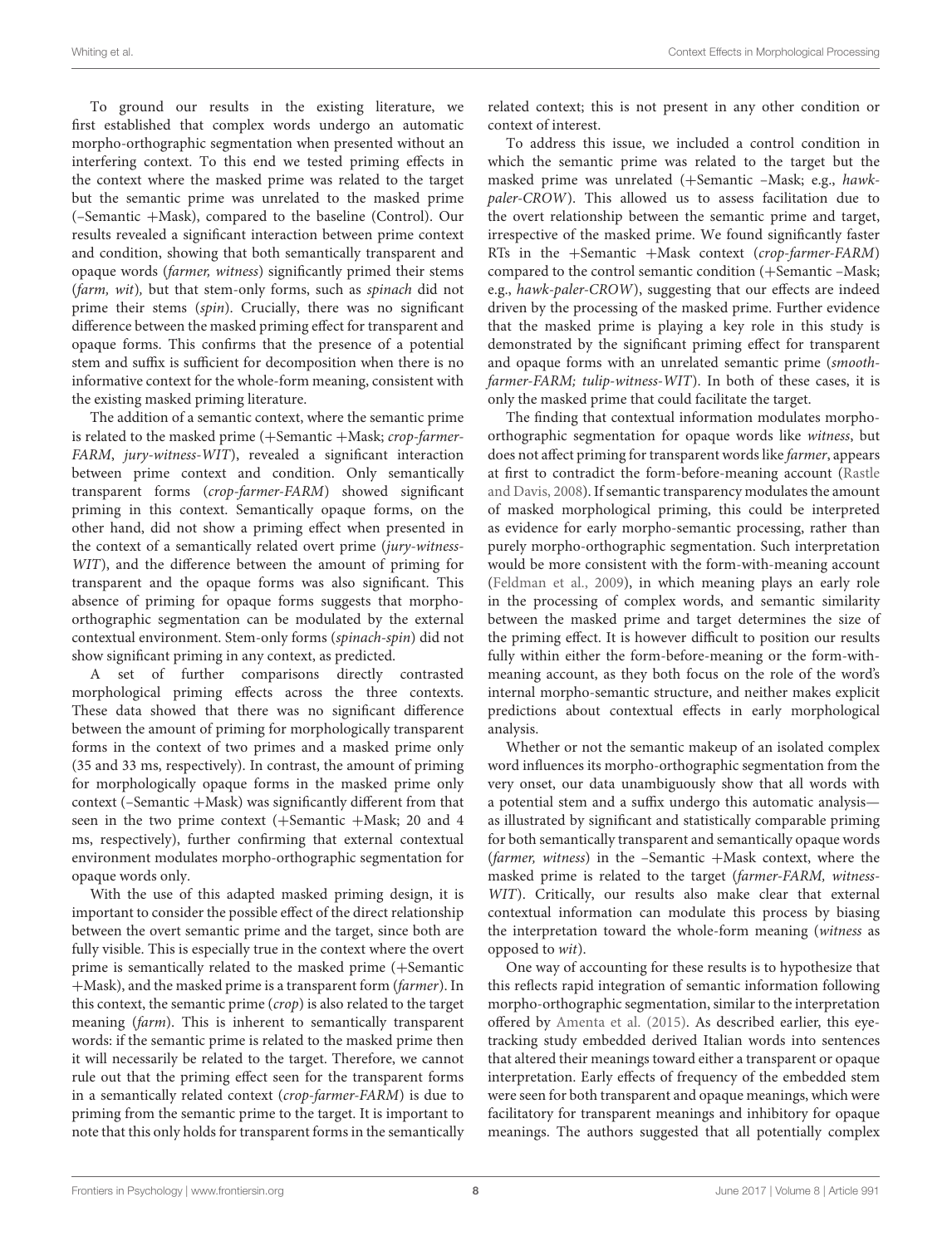forms are automatically decomposed regardless of semantic transparency, but that the meanings of decomposed stems and suffixes are accessed early. This is consistent with evidence from the fast priming paradigm concerning rapid activation of semantics during reading more generally [\(Sereno and Rayner,](#page-9-29) [1992\)](#page-9-29). Whilst our results can be accommodated within this hypothesis, they cannot provide a definitive verification, as they leave open another possible interpretation of the locus of the effects.

According to this alternative explanation, the observed reduction of priming for witness-WIT in the context of overtly presented form jury reflects the way these forms are represented at the level of central lexical representations, i.e., in the mental lexicon. A large body of evidence from behavioral and neuroimaging studies suggests that opaque words like witness are represented as "whole forms," defined as a separate lexical entry with no internal representation of morphemic structure [\(Bozic et al., 2013a,](#page-9-30)[b\)](#page-9-31). In these cases, the onset-embedded stem like wit constitutes a second, different representation. Data further show that this second representation acts as a strong competitor, delaying the recognition of the derived form in a manner similar to the cohort competition effects [\(Marslen-Wilson, 1987\)](#page-9-32). Hence, the presentation of an overt semantically related prime jury would facilitate access to the stored whole-word representation of witness. As a result, the whole form witness will become a stronger competitor for the separately represented and semantically unrelated target wit, and morphological priming between them will be weakened or eliminated. Comparable data have been seen in many morphological priming studies, where overtly presented opaque words elicit no priming for their targets [\(Marslen-Wilson et al.,](#page-9-5) [1994;](#page-9-5) [Rastle et al., 2000\)](#page-9-6).

Due to the very nature of the current (behavioral) data, we cannot pinpoint the exact processing level at which the overt semantic prime like jury modulates the processing of the masked prime witness. Thus, it is difficult to conclude whether the observed results reflect early effects of semantics on morpho-orthographic segmentation of complex words (preventing the incorrect segmentation of witness into  $wit +$ -ness), or a consequence of semantic priming between the stored representations of jury and witness at the level of central lexical representations (increasing competition between the whole form and embedded stem target). Regardless of which of the two interpretations better accounts for our data however, we show that top-down semantic context can interfere with early morphological analysis of complex words. This further supports the findings about the key role for contextual information and prior knowledge on bottom-up processes, shown across a variety of cognitive domains [\(Gazzaley et al., 2005;](#page-9-13) [Davis and Johnsrude,](#page-9-12) [2007\)](#page-9-12).

An important issue to address in future studies is how morphological segmentation is modulated by different types of contexts. In this study, we primed the whole-form meaning using a semantic prime, but further research could use stronger constraints, such as full sentences with high cloze probability, where we might see further reduction in masked priming for opaque forms. An additional question to pursue is how priming is affected by contexts that prime aspects beyond whole-form meaning—for instance, what would happen if wheat primed corner, where the embedded stem (corn) is now the congruent context? To provide a fuller account of the interaction between bottom-up and top-down processes, magnetoencephalography (MEG) and electroencephalography (EEG) evidence would be integral for tracking both where and when morphological effects emerge in differing contexts.

To conclude, we have provided novel evidence on the role of semantic context in modulating early morphological processing. The presence of a contextual cue to the meaning of the whole form eliminated the priming effect for semantically opaque forms, such that witness no longer primed wit. However, our findings also revealed that blind morpho-orthographic segmentation is triggered in the absence of context—consistent with the form-before-meaning account—with significant masked priming effects for both semantically transparent and opaque forms. The results of this study point to an interaction between top-down information provided by the context and bottomup analysis during early stages of visual word processing. With the current design, we cannot determine the exact nature of this interaction—whether automatic segmentation is blocked by the semantic context, or whether the top-down semantic information interacts with the resulting stem and suffix following segmentation. Further studies are needed in order to disentangle possible interpretations of findings, but the current results open up an important discussion about the role of contextual information on stimulus-driven processing during early stages of word processing.

## ETHICS STATEMENT

This study was carried out in accordance with the recommendations of the Cambridge Psychology Research Ethics Committee with written informed consent from all subjects. All subjects gave written informed consent in accordance with the Declaration of Helsinki. The protocol was approved by the Cambridge Psychology Research Ethics Committee.

# AUTHOR CONTRIBUTIONS

CW, RC, and MB designed the study, acquired and analyzed the data, and wrote the manuscript.

# ACKNOWLEDGMENTS

This work was supported by funds from the Department of Psychology, University of Cambridge to MB. CW is supported by the UK Biotechnology and Biological Sciences Research Council (BBSRC, BB/M009742/1). We would like to thank Kathy Rastle and Pienie Zwitserlood for their comments on a previous version of this manuscript. We would also like to thank members of the Neurolex team for their help with the study.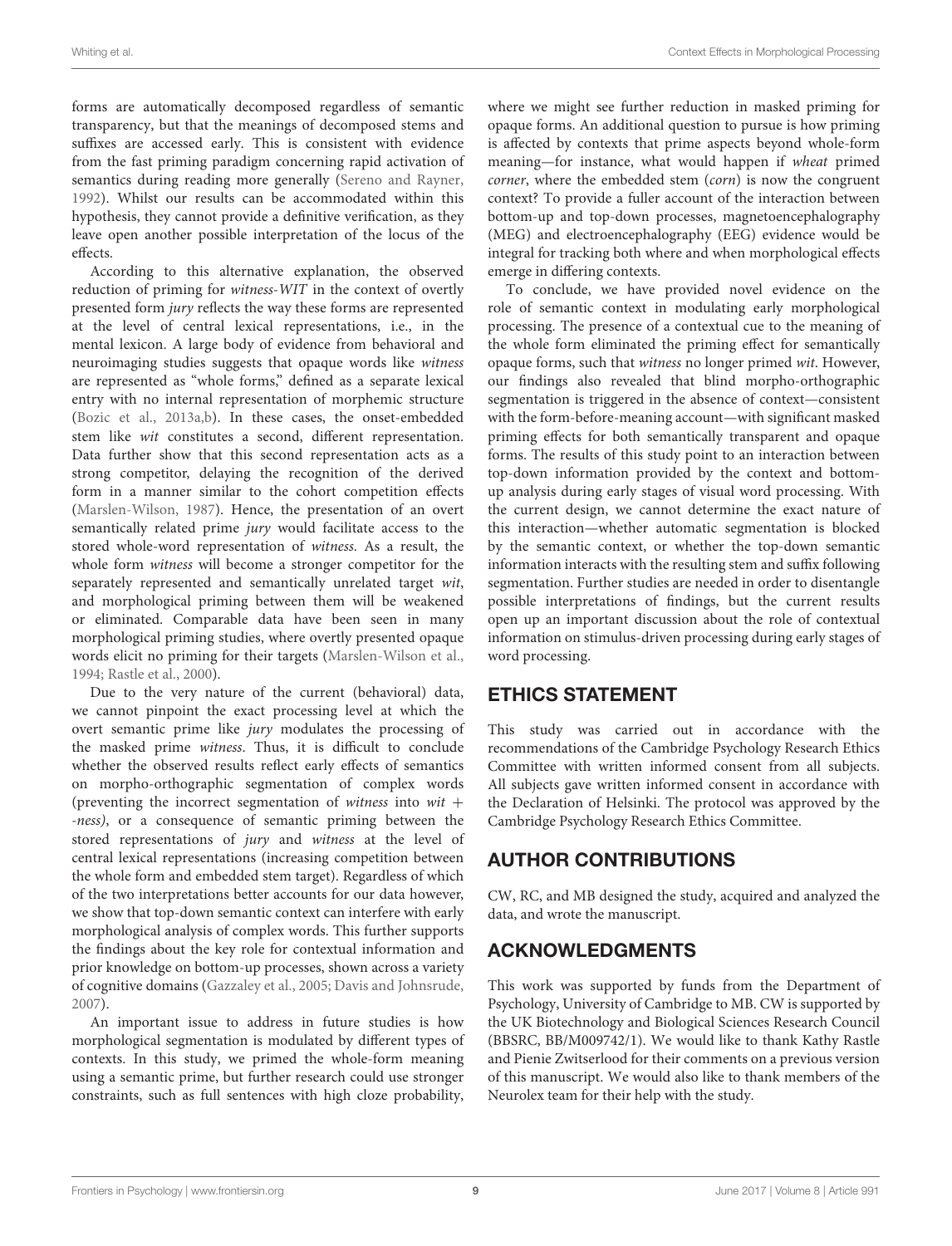## **REFERENCES**

- <span id="page-9-16"></span>Amenta, S., Marelli, M., and Crepaldi, D. (2015). The fruitless effort of growing a fruitless tree: early morpho-orthographic and morpho-semantic effects in sentence reading. J. Exp. Psychol. Learn. Mem. Cogn. 41:1587. doi: [10.1037/xlm0000104](https://doi.org/10.1037/xlm0000104)
- <span id="page-9-24"></span>Baayen, R. H., Davidson, D. J., and Bates, D. M. (2008). Mixed-effects modeling with crossed random effects for subjects and items. J. Mem. Lang. 59, 390–412. doi: [10.1016/j.jml.2007.12.005](https://doi.org/10.1016/j.jml.2007.12.005)
- <span id="page-9-19"></span>Baayen, R. H., Piepenbrock, R., and Gulikers, L. (1995). The CELEX Lexical Database (Release 2). Philadelphia, PA: Linguistic Data Consortium.
- <span id="page-9-25"></span>Bates, D., Maechler, M., Bolker, B., and Walker S. (2015). Fitting linear mixedeffects models using lme4. J. Stat. Softw. 67, 1–48. doi: [10.18637/jss.v067.i01](https://doi.org/10.18637/jss.v067.i01)
- <span id="page-9-8"></span>Beyersmann, E., Ziegler, J. C., Castles, A., Coltheart, M., Kezilas, Y., and Grainger, J. (2016). Morpho-orthographic segmentation without semantics. Psychon. Bull. Rev. 23, 533–539. doi: [10.3758/s13423-015-0927-z](https://doi.org/10.3758/s13423-015-0927-z)
- <span id="page-9-30"></span>Bozic, M., Szlachta, Z., and Marslen-Wilson, W. D. (2013a). Cross-linguistic parallels in processing derivational morphology: evidence from Polish. Brain Lang. 127, 533–538. doi: [10.1016/j.bandl.2013.09.001](https://doi.org/10.1016/j.bandl.2013.09.001)
- <span id="page-9-31"></span>Bozic, M., Tyler, L. K., Su, L., Wingfield, C., and Marslen-Wilson, W. D. (2013b). Neurobiological systems for lexical representation and analysis in English. J. Cogn. Neurosci. 25, 1678–1691. doi: [10.1162/jocn\\_a\\_00420](https://doi.org/10.1162/jocn_a_00420)
- <span id="page-9-18"></span>Crepaldi, D., Rastle, K., Coltheart, M., and Nickels, L. (2010). 'Fell'primes 'fall', but does 'bell'prime 'ball'? Masked priming with irregularly-inflected primes. J. Mem. Lang. 63, 83–99. doi: [10.1016/j.jml.2010.03.002](https://doi.org/10.1016/j.jml.2010.03.002)
- <span id="page-9-12"></span>Davis, M. H., and Johnsrude, I. S. (2007). Hearing speech sounds: top-down influences on the interface between audition and speech perception. Hear. Res. 229, 132–147. doi: [10.1016/j.heares.2007.01.014](https://doi.org/10.1016/j.heares.2007.01.014)
- <span id="page-9-9"></span>Diependaele, K., Sandra, D., and Grainger, J. (2005). Masked cross-modal morphological priming: unravelling morpho-orthographic and morphosemantic influences in early word recognition. Lang. Cogn. Process. 20, 75–114. doi: [10.1080/01690960444000197](https://doi.org/10.1080/01690960444000197)
- <span id="page-9-11"></span>Feldman, L. B., Milin, P., Cho, K. W., del Prado Martín, F. M., and O'Connor, P. A. (2015). Must analysis of meaning follow analysis of form? A time course analysis. Front. Hum. Neurosci. 9:111. doi: [10.3389/fnhum.2015.00111](https://doi.org/10.3389/fnhum.2015.00111)
- <span id="page-9-10"></span>Feldman, L. B., O'Connor, P. A., and del Prado Martín, F. M. (2009). Early morphological processing is morphosemantic and not simply morphoorthographic: a violation of form-then-meaning accounts of word recognition. Psychon. Bull. Rev. 16, 684–691. doi: [10.3758/PBR.16.4.684](https://doi.org/10.3758/PBR.16.4.684)
- <span id="page-9-13"></span>Gazzaley, A., Cooney, J. W., McEvoy, K., Knight, R. T., and D'Esposito, M. (2005). Top-down enhancement and suppression of the magnitude and speed of neural activity. J. Cogn. Neurosci. 17, 507–517. doi: [10.1162/0898929053279522](https://doi.org/10.1162/0898929053279522)
- <span id="page-9-22"></span>Hutchison, K. A., Neely, J. H., and Johnson, J. D. (2001). With great expectations, can two "wrongs" prime a "right"? J. Exp. Psychol. Learn. Mem. Cogn. 27, 1451–1463. doi: [10.1037/0278-7393.27.6.1451](https://doi.org/10.1037/0278-7393.27.6.1451)
- <span id="page-9-27"></span>Kuznetsova, A., Brockhoff, P. B., and Christensen, R. H. B. (2015). lmerTest: Tests for Random and Fixed Effects for Linear Mixed Effect Models (lmer Objects of lme4 Package). Available online at: [http://CRAN.R-project.org/package=](http://CRAN.R-project.org/package=lmerTest) [lmerTest](http://CRAN.R-project.org/package=lmerTest)
- <span id="page-9-1"></span>Longtin, C.-M., and Meunier, F. (2005). Morphological decomposition in early visual word processing. J. Mem. Lang. 53, 26–41. doi: [10.1016/j.jml.2005.02.008](https://doi.org/10.1016/j.jml.2005.02.008)
- <span id="page-9-32"></span>Marslen-Wilson, W. D. (1987). Functional parallelism in spoken wordrecognition. Cognition [25, 71–102. doi: 10.1016/0010-0277\(87\)](https://doi.org/10.1016/0010-0277(87)90005-9) 90005-9
- <span id="page-9-2"></span>Marslen-Wilson, W. D., Bozic, M., and Randall, B. (2008). Early decomposition in visual word recognition: dissociating morphology, form, and meaning. Lang. Cogn. Process. 23, 394–421. doi: [10.1080/01690960701588004](https://doi.org/10.1080/01690960701588004)
- <span id="page-9-5"></span>Marslen-Wilson, W. D., Tyler, L. K., Waksler, R., and Older, L. (1994). Morphology and meaning in the english mental lexicon. Psychol. Rev. 101:3. doi: [10.1037/0033-295X.101.1.3](https://doi.org/10.1037/0033-295X.101.1.3)
- <span id="page-9-15"></span>McClelland, J. L., and Rumelhart, D. E. (1981). An interactive activation model of context effects in letter perception: I. An account of basic findings. Psychol. Rev. 88:375. doi: [10.1037/0033-295X.88.5.375](https://doi.org/10.1037/0033-295X.88.5.375)
- <span id="page-9-3"></span>McCormick, S. F., Rastle, K., and Davis, M. H. (2008). Is there a 'fete'in 'fetish'? Effects of orthographic opacity on morpho-orthographic segmentation in visual word recognition. J. Mem. Lang. 58, 307–326. doi: [10.1016/j.jml.2007.05.006](https://doi.org/10.1016/j.jml.2007.05.006)
- <span id="page-9-20"></span>Medler, D. A., and Binder, J. R. (2005). MCWord: An on-line Orthographic Database of the English Language. Available online at: [http://www.neuro.mcw.](http://www.neuro.mcw.edu/mcword/) [edu/mcword/](http://www.neuro.mcw.edu/mcword/)
- <span id="page-9-7"></span>Meunier, F., and Longtin, C.-M. (2007). Morphological decomposition and semantic integration in word processing. J. Mem. Lang. 56, 457–471. doi: [10.1016/j.jml.2006.11.005](https://doi.org/10.1016/j.jml.2006.11.005)
- <span id="page-9-28"></span>Neely, J. H. (1991). "Semantic priming effects in visual word recognition: a selective review of current findings and theories," in Basic Processes in Reading and Visual Word Recognition, eds D. Besner and G. W. Humphreys (Hillsdale, NJ: Erlbaum), 264–333.
- <span id="page-9-21"></span>Neely, J. H., Keefe, D. E., and Ross, K. L. (1989). Semantic priming in the lexical decision task: roles of prospective prime-generated expectancies and retrospective semantic matching. J. Exp. Psychol. Learn. Mem. Cogn. 15:1003. doi: [10.1037/0278-7393.15.6.1003](https://doi.org/10.1037/0278-7393.15.6.1003)
- <span id="page-9-4"></span>Rastle, K., and Davis, M. H. (2008). Morphological decomposition based on the analysis of orthography. Lang. Cogn. Process. 23, 942–971. doi: [10.1080/01690960802069730](https://doi.org/10.1080/01690960802069730)
- <span id="page-9-6"></span>Rastle, K., Davis, M. H., Marslen-Wilson, W. D., and Tyler, L. K. (2000). Morphological and semantic effects in visual word recognition: a time-course study. Lang. Cogn. Process. 15, 507–537. doi: [10.1080/01690960050119689](https://doi.org/10.1080/01690960050119689)
- <span id="page-9-0"></span>Rastle, K., Davis, M. H., and New, B. (2004). The broth in my brother's brothel: morpho-orthographic segmentation in visual word recognition. Psychon. Bull. Rev. 11, 1090–1098. doi: [10.3758/BF03196742](https://doi.org/10.3758/BF03196742)
- <span id="page-9-23"></span>Rastle, K., Harrington, J., and Coltheart, M. (2002). 358,534 non-words: the ARC non-word database. Q. J. Exp. Psychol. A 55, 1339–1362. doi: [10.1080/02724980244000099](https://doi.org/10.1080/02724980244000099)
- <span id="page-9-14"></span>Rauss, K., Schwartz, S., and Pourtois, G. (2011). Top-down effects on early visual processing in humans: a predictive coding framework. Neurosci. Biobehav. Rev. 35, 1237–1253. doi: [10.1016/j.neubiorev.2010.12.011](https://doi.org/10.1016/j.neubiorev.2010.12.011)
- <span id="page-9-26"></span>Satterthwaite, F. E. (1946). An approximate distribution of estimates of variance components. Biometr. Bull. 2, 110–114. doi: [10.2307/3002019](https://doi.org/10.2307/3002019)
- <span id="page-9-29"></span>Sereno, S. C., and Rayner, K. (1992). Fast priming during eye fixations in reading. J. Exp. Psychol. Hum. Percept. Perform. 18:173. doi: [10.1037/0096-1523.18.1.173](https://doi.org/10.1037/0096-1523.18.1.173)
- <span id="page-9-17"></span>Zwitserlood, P., Bolwiender, A., and Drews, E. (2005). Priming morphologically complex verbs by sentence contexts: effects of semantic transparency and ambiguity. Lang. Cogn. Process. 20, 395–415. doi: [10.1080/01690960444000160](https://doi.org/10.1080/01690960444000160)

**Conflict of Interest Statement:** The authors declare that the research was conducted in the absence of any commercial or financial relationships that could be construed as a potential conflict of interest.

Copyright © 2017 Whiting, Cowley and Bozic. This is an open-access article distributed under the terms of the [Creative Commons Attribution License \(CC BY\).](http://creativecommons.org/licenses/by/4.0/) The use, distribution or reproduction in other forums is permitted, provided the original author(s) or licensor are credited and that the original publication in this journal is cited, in accordance with accepted academic practice. No use, distribution or reproduction is permitted which does not comply with these terms.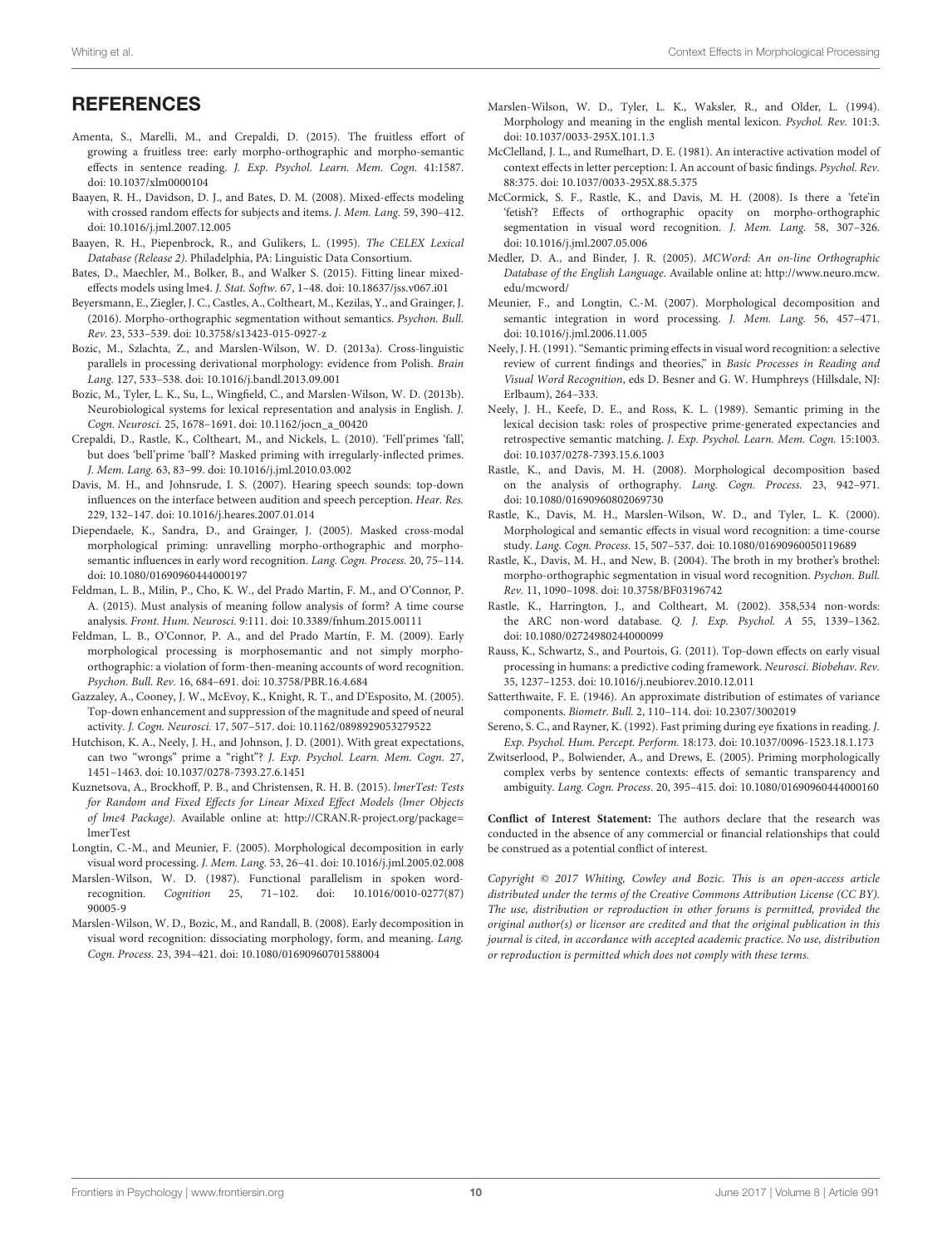# <span id="page-10-0"></span>APPENDIX

TABLE A1 | Stimuli for three test conditions.

| Transparent              |                        |               | Opaque                   |                        |               | <b>Stem Only</b>         |                        |               |
|--------------------------|------------------------|---------------|--------------------------|------------------------|---------------|--------------------------|------------------------|---------------|
| <b>Semantic</b><br>prime | <b>Masked</b><br>prime | <b>Target</b> | <b>Semantic</b><br>prime | <b>Masked</b><br>prime | <b>Target</b> | <b>Semantic</b><br>prime | <b>Masked</b><br>prime | <b>Target</b> |
| steam                    | boiler                 | boil          | flag                     | banner                 | ban           | ice                      | arctic                 | arc           |
| plane                    | bomber                 | bomb          | neck                     | belly                  | bell          | thief                    | bandit                 | band          |
| summit                   | climber                | climb         | wine                     | brandy                 | brand         | church                   | basilica               | basil         |
| rain                     | cloudy                 | cloud         | weed                     | clover                 | clove         | sketch                   | cartoon                | cart          |
| smooth                   | creamy                 | cream         | aluminum                 | copper                 | cop           | theater                  | costume                | cost          |
| weird                    | creepy                 | creep         | biscuit                  | cracker                | crack         | slang                    | dialect                | dial          |
| fantasy                  | dreamer                | dream         | rude                     | cranky                 | crank         | magic                    | dragon                 | drag          |
| pleasure                 | enjoyable              | enjoy         | volcano                  | crater                 | crate         | art                      | easel                  | ease          |
| crop                     | farmer                 | farm          | cabinet                  | drawer                 | draw          | atom                     | electron               | elect         |
| damage                   | faulty                 | fault         | witch                    | fairy                  | fair          | orange                   | ginger                 | qin           |
| soft                     | fluffy                 | fluff         | mane                     | filly                  | fill          | language                 | grammar                | gram          |
| damp                     | gloomy                 | gloom         | twinkle                  | flicker                | flick         | music                    | harmony                | harm          |
| accuse                   | guilty                 | guilt         | tulip                    | flower                 | flow          | whale                    | harpoon                | harp          |
| celebrate                | joyful                 | joy           | beef                     | gravy                  | grave         | pray                     | heaven                 | heave         |
| pencil                   | marker                 | mark          | chisel                   | hammer                 | ham           | fire                     | inferno                | infer         |
| kitchen                  | mixer                  | mix           | satire                   | irony                  | iron          | lion                     | monkey                 | monk          |
| silt                     | muddy                  | mud           | harbor                   | jetty                  | jet           | fork                     | napkin                 | nap           |
| heal                     | painless               | pain          | somber                   | listless               | list          | bed                      | pillow                 | pill          |
| red                      | pinkish                | pink          | hotel                    | lobby                  | lob           | clam                     | plankton               | plank         |
| saddle                   | rider                  | ride          | coin                     | penny                  | pen           | sermon                   | pulpit                 | pulp          |
| steal                    | robber                 | rob           | think                    | ponder                 | pond          | team                     | rugby                  | rug           |
| sprint                   | runner                 | run           | law                      | punish                 | pun           | awake                    | slumber                | slum          |
| mood                     | sadness                | sad           | dish                     | saucer                 | sauce         | lettuce                  | spinach                | spin          |
| purchase                 | seller                 | sell          | thin                     | skinny                 | skin          | hospital                 | surgeon                | surge         |
| afraid                   | shaky                  | shake         | foot                     | sneaker                | sneak         | kilt                     | tartan                 | tart          |
| fear                     | shameful               | shame         | autumn                   | summer                 | sum           | bus                      | taxi                   | tax           |
| gloss                    | silky                  | silk          | war                      | treaty                 | treat         | ant                      | termite                | term          |
| tune                     | singer                 | sing          | fade                     | vanish                 | van           | wool                     | textile                | text          |
| hurricane                | stormy                 | storm         | stroll                   | wander                 | wand          | drink                    | tipsy                  | tip           |
| pool                     | swimmer                | swim          | jury                     | witness                | wit           | culprit                  | villain                | villa         |